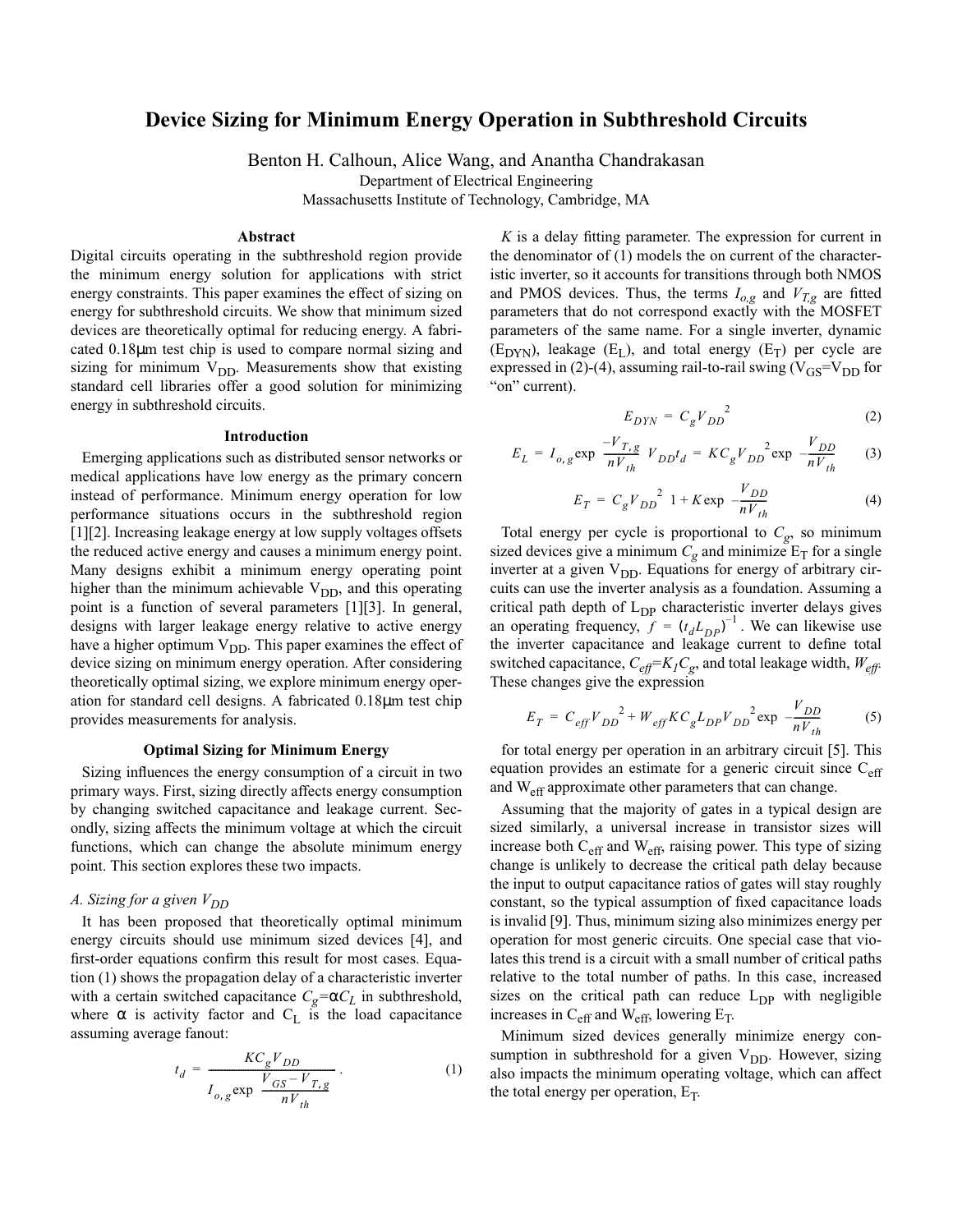

<span id="page-1-0"></span>Fig. 1. Minimum achievable voltage retaining 10%-90% output swing for 0.18µm ring oscillator across process corners (simulation).



<span id="page-1-1"></span> Fig. 2. VTC **(a)** and 9-stage ring oscillator output **(b)** at the minimum V<sub>DD</sub> for the typical corner (simulation). Optimum PMOS/NMOS width ratio of 12 is shown with others for comparison.

#### *B. Sizing and minimum operating voltage*

Transistor sizing also impacts the functionality of CMOS circuits at low supply voltages. Minimum  $V_{DD}$  operation occurs when the PMOS and NMOS devices have the same current (e.g. [\[6\]\)](#page-3-9). Previous efforts have explored well biasing to match the device currents for minimum voltage operation of ring oscillators [\[7\]](#page-3-6). Sizing can create the same symmetry in device current. [Fig. 1](#page-1-0) shows the minimum voltage for which a ring oscillator maintains 10%-90% voltage swing. The optimum PMOS/NMOS width across all process corners is 12. A similar analysis of minimum voltage operation while retaining 10% noise margins gives a lower minimum voltage at the typical corner and a higher worst-case minimum voltage but the same optimum size ratio. [Fig. 2](#page-1-1)(a) shows the VTCs at the minimum  $V_{DD}$  of 70mV for several P/N ratios. The gain is somewhat degraded, but the optimum sized curve is symmetrical and shows good noise margins. [Fig. 2\(](#page-1-1)b) shows the output of a 9 stage ring oscillator at the minimum voltage for the same sizes.

Since symmetrical devices give minimum  $V_{DD}$  operation, a simple comparison of currents in NMOS and PMOS devices shows the approximate optimum size for minimizing  $V_{DD}$ . The switching threshold of a symmetric inverter is  $V_M = V_{DD}/2$ . Sweeping the width of "on" NMOS and PMOS devices at  $V_{DD}$ 



<span id="page-1-2"></span>Fig. 3. Sizing an inverter to have a switching threshold at  $V_{DD}/2$  gives a good estimate of the optimum width to minimize  $V_{DD}$  because the NMOS and PMOS are balanced. This simulation shows NMOS and PMOS current for the equivalent circuit on the right in the inset for  $V_{DD}$ =70mV.

2 shows the PMOS size for which the inverter is balanced. [Fig. 3](#page-1-2) shows this simulation for  $V_{DD}$ =70mV at the typical corner. The current in the PMOS matches the NMOS current at a ratio of 12.5. This ratio remains between 11.5 and 12.5 for voltages across the subthreshold region, matching the result in [Fig. 1.](#page-1-0) The non-monotonic behavior of the current in these devices results from the reverse narrow channel effect [\[8\].](#page-3-7)

Sizing according to this ratio allows for operation at lower  $V_{DD}$  but increases the energy consumed for a given  $V_{DD}$  (equa-tion [\(5\)](#page-0-3)). The energy savings from lowering  $V_{DD}$  are at best proportional to  $V_{DD}^2$  if leakage is still negligible. [Fig. 1](#page-1-0) shows that the impact of sizing an inverter on the minimum supply voltage is only 60mV, producing best-case energy savings of  $0.20^{2}/0.26^{2}$ =0.6X due to voltage reduction. This improvement is not worthwhile if all PMOS devices are increased in size by 12X. Thus, minimum sized devices are theoretically optimal for reducing energy per operation when accounting for the impact of sizing on voltage and energy consumed.

#### **Standard Cells and Minimum Energy**

Standard cell libraries aid digital circuit designers to reduce the design time for complex circuits through synthesis. Most standard cell libraries focus on high performance, although including low power cells is becoming more popular [\[9\].](#page-3-4) Lower power cells generally use smaller sizes. One standard cell library geared specifically for low power uses branch-based static logic to reduce parasitic capacitances and a reduced set of standard cells. Eliminating complicated cells with large stacks of devices and using a smaller total number of logic functions was shown to reduce power and improve performance [\[10\]](#page-3-8). Standard cell libraries have not been designed specifically for subthreshold operation. This section evaluates the performance of a 0.18µm standard cell library in subthreshold operation.

We use an 8-bit, 8-tap, parallel, programmable FIR filter as a benchmark to compare normal cell selection with cells sized to minimize the operating voltage. [Fig. 4](#page-2-0) shows the minimum operating voltages for the different standard cells appearing in a normal synthesis of the FIR filter. The typical (TT) and worstcase (FS and SF) process corners are shown. All of the cells operate at 200mV at the typical corner, showing the robustness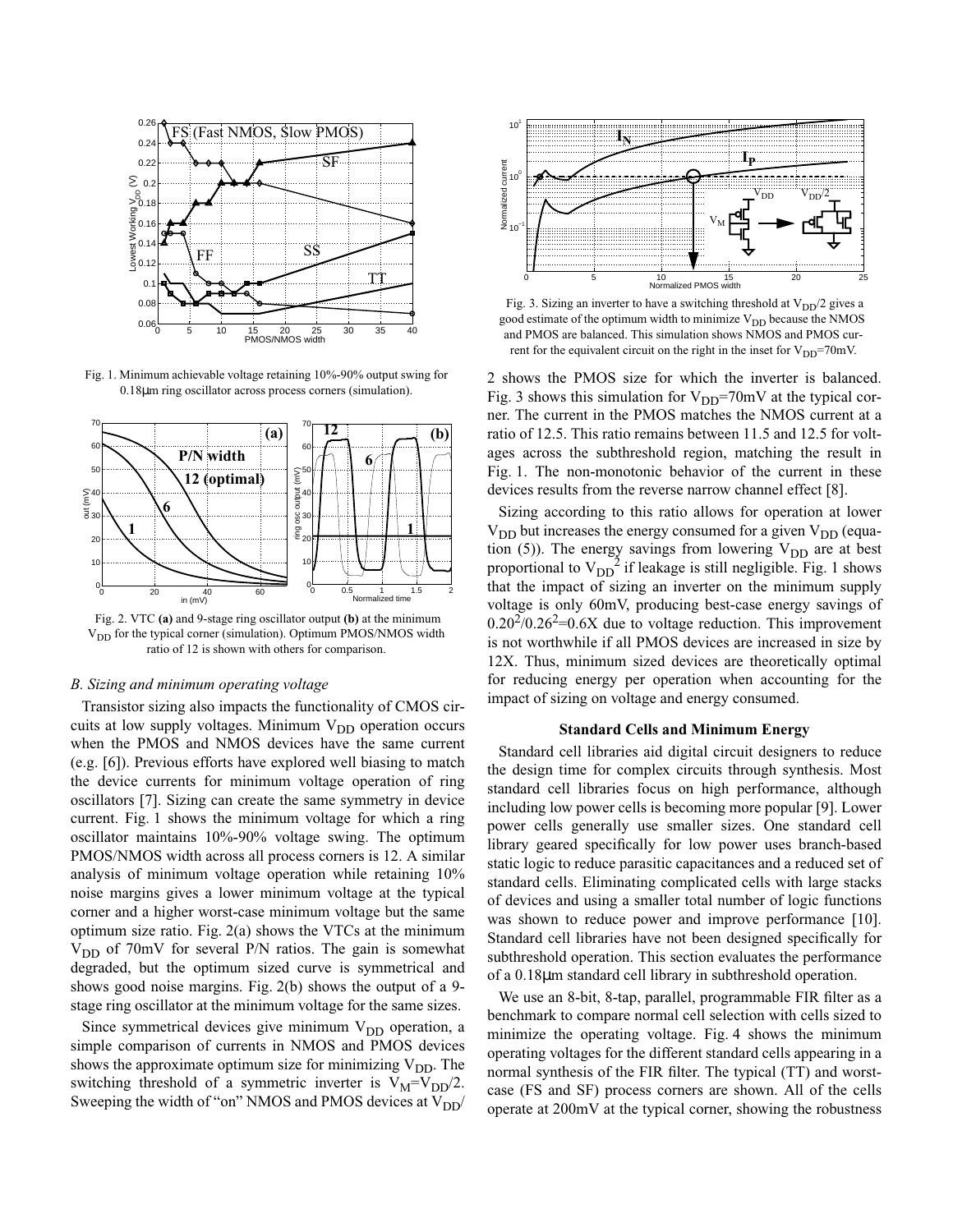

<span id="page-2-0"></span> Fig. 4. Standard cell functionality in synthesized FIR filter using normal cell selection over process corners (simulation).



<span id="page-2-2"></span> Fig. 5. Standard cell flip-flop at worst-case failure point where CK=0 at FS corner (fast NMOS, slow PMOS).

of static CMOS logic. Additionally, most of the cells operate at 300mV in the worst case, which is close to the optimum performance shown in the previous section for a ring oscillator. The cells which exhibit the worst case (failing at 300mV) are flipflops and complex logic gates with stacks of series devices (e.g. AOI). We eliminated the problematic cells by preventing the synthesis tool from selecting logic gates with large device stacks and by re-sizing the offending flip-flop cell.

[Fig. 5](#page-2-2) shows a schematic of the D-flip-flop. In the standard implementation, all of the inverters use small NMOS and only slightly larger PMOS devices except I3, which is several times larger to reduce C-Q delay. At the FS corner (fast NMOS, slow PMOS), the narrow PMOS in I6 cannot hold N3 at a one when CK is low. This is because the combined, strong off current in the NMOS devices in I6 and I3 (larger sized) overcomes the weakened, narrow PMOS device in I6. Tying back to the ring oscillator in [Fig. 1](#page-1-0), the combined NMOS devices create an effective P/N ratio that is less than one. To prevent this, we reduced the size of I3 and strengthened I6. Clearly, the larger feedback inverter creates some energy overhead. However, the resized flip-flop can operate at 300mV at all process corners in simulation. [Fig. 6](#page-2-3) shows the lowest operating voltage for the cells in the minimum- $V_{DD}$  FIR filter. The number of cell types has reduced, and all of the cells work at 300mV across all corners. The next section uses test chip measurements to compare the filter sized for minimum  $V_{DD}$  with the normal filter.

# **Measured Results from Test Chip**

A 0.18 $\mu$ m, 6M layer, 1.8V, 7 $\text{mm}^2$  test chip was fabricated to measure the impact of sizing on minimum energy operation of standard cells. The test chip features two programmable 8-bit, 8-tap FIR filters. Both filters produce non-truncated 19-bit out-



<span id="page-2-3"></span> Fig. 6. Standard cell functionality in synthesized FIR filter using cells sized to minimize  $V_{DD}$  over process corners (simulation).



<span id="page-2-1"></span> Fig. 7. Measured performance of programmable FIR filters on the test chip. Standard FIR is 10% faster than the minimum-voltage FIR.

puts. The first filter was synthesized using the unmodified synthesis flow and normal cells [\(Fig. 4\)](#page-2-0). The second filter was synthesized using the modified flow in which some cells were omitted and some cells were resized to minimize  $V_{DD}$  [\(Fig. 6\)](#page-2-3). Both filters can operate using an external clock or an on-chip clock generated by a ring oscillator that matches the respective critical path delay of the filters. Filtered data comes from an off chip source or from an on-chip linear-feedback shift-register.

[Fig. 7](#page-2-1) shows the measured performance versus  $V_{DD}$  for the two filters using their respective critical path ring oscillators and the LFSR data to produce one pseudorandom input per cycle. The minimum- $V_{DD}$  filter exhibits a 10% delay penalty over the standard filter. Both filters operate in the range of 3kHz to 5MHz over  $V_{DD}$  values of 150mV to 1V. Both filters are fully functional to below 200mV.

[Fig. 8\(](#page-3-11)a) shows an oscilloscope plot of the standard filter working correctly at  $V_{DD}$ =150mV. The clock in this plot is produced by the ring oscillator on-chip. The reduced drive current and large capacitance in the output pads of the chip cause the slow rise and fall times in the clock, but the signal is still full swing. One bit of the output is shown. [Fig. 8](#page-3-11)(b) shows an oscilloscope plot of the clock output for  $V_{DD}$ =65mV. This clock signal is generated off-chip and fed through the on-chip clock tree. Although the output swing is degraded and the signal is noisy, it shows the robustness of CMOS logic to low supply voltages.

[Fig. 9](#page-3-10) shows the measured total energy per output sample of the two FIR filters versus  $V_{DD}$ . The solid line is an extrapolation of  $C_{\text{eff}}V_{\text{DD}}^2$  for each filter, and the dashed lines show the measured leakage energy per cycle. Clearly, both filters exhibit an optimum supply voltage for minimizing the total energy per cycle. Within the granularity of the measurements, the opti-